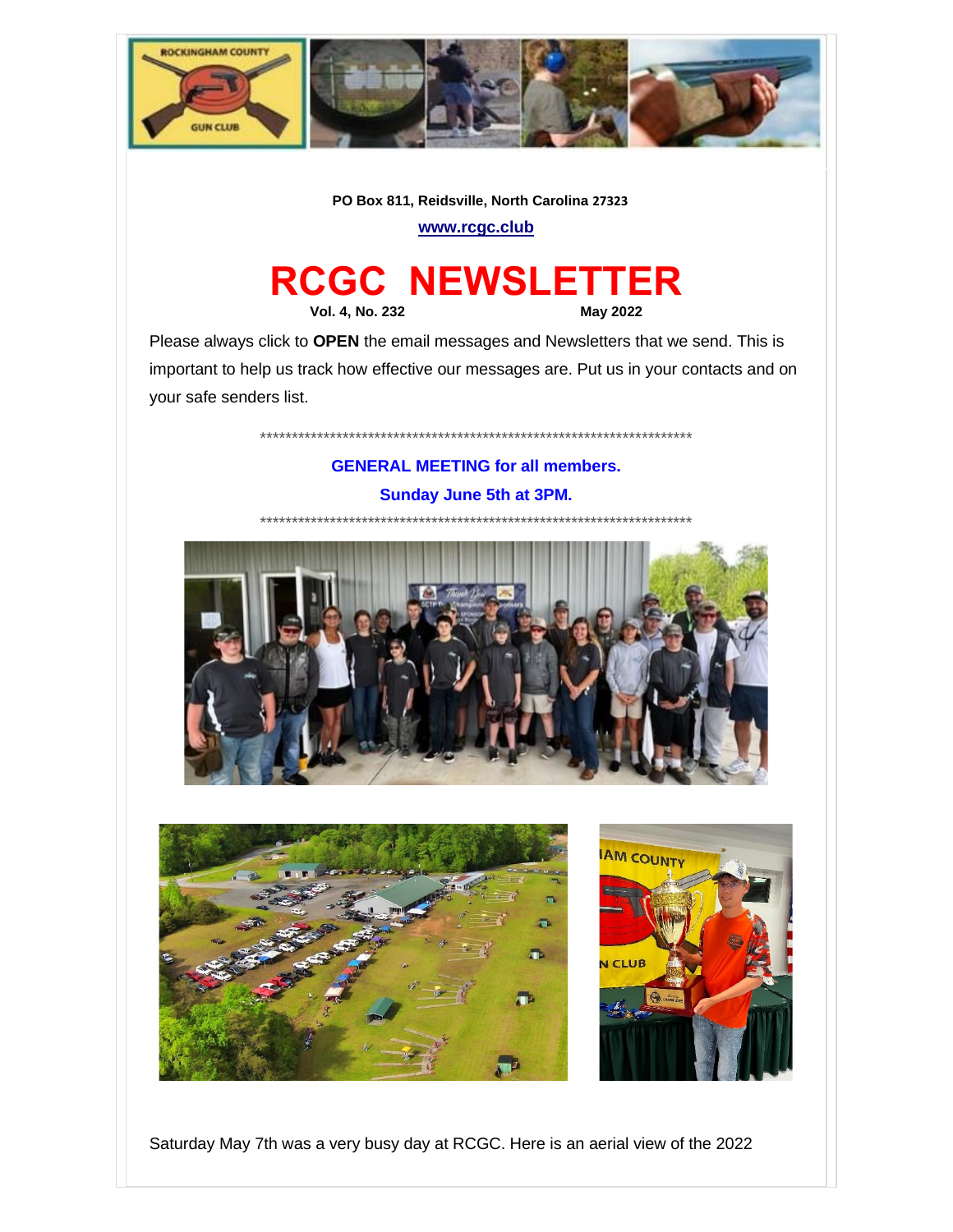Annual NC Trap Championship Tournament in full swing. Festivities were opened with the National Anthem, recorded by Evalyn Sudderth from Boone, heard clearly by everyone over the new PA System installed by Fred Redmon and Mark Spoon. 18,200 targets were thrown for the largest shooting event RCGC has ever hosted. There were 85 singles, 44 handicap and 53 doubles shooters. Our thanks to the many Club members who volunteered and helped by judging, scoring, moving targets, moving in extra porta-johns, bringing extra water when the well was pumped dry. Special thanks to everyone who worked tirelessly before, during and afterwards to mow, pick-up, clean-up and take care of all the odd jobs making this a huge success.

**ELECTRONIC GATE WOES –** Beginning on about Monday May 16th after a heavy rain storm the exit-side card reader for the main gate began to act erratically. For about a week and a half gate technicians worked to determine and fix the problem. Internal parts were replaced at least twice. As soon as we thought it was repaired, it stopped working again.



#### **Memorial Day May 30th, 2022**

#### **JUNE EVENTS**

Thur. June 2nd 11AM **Trap Big-50**

Sun. June 5th 1 – 2:30PM **Swap Meet**

Sat. June 4th 9AM **Highpower Rifle Match**

 **No Shooting on Rifle Range during the Swap Meet.**

2:30PM **Board Meeting**

 **No Shooting on Any Range during the Meeting.**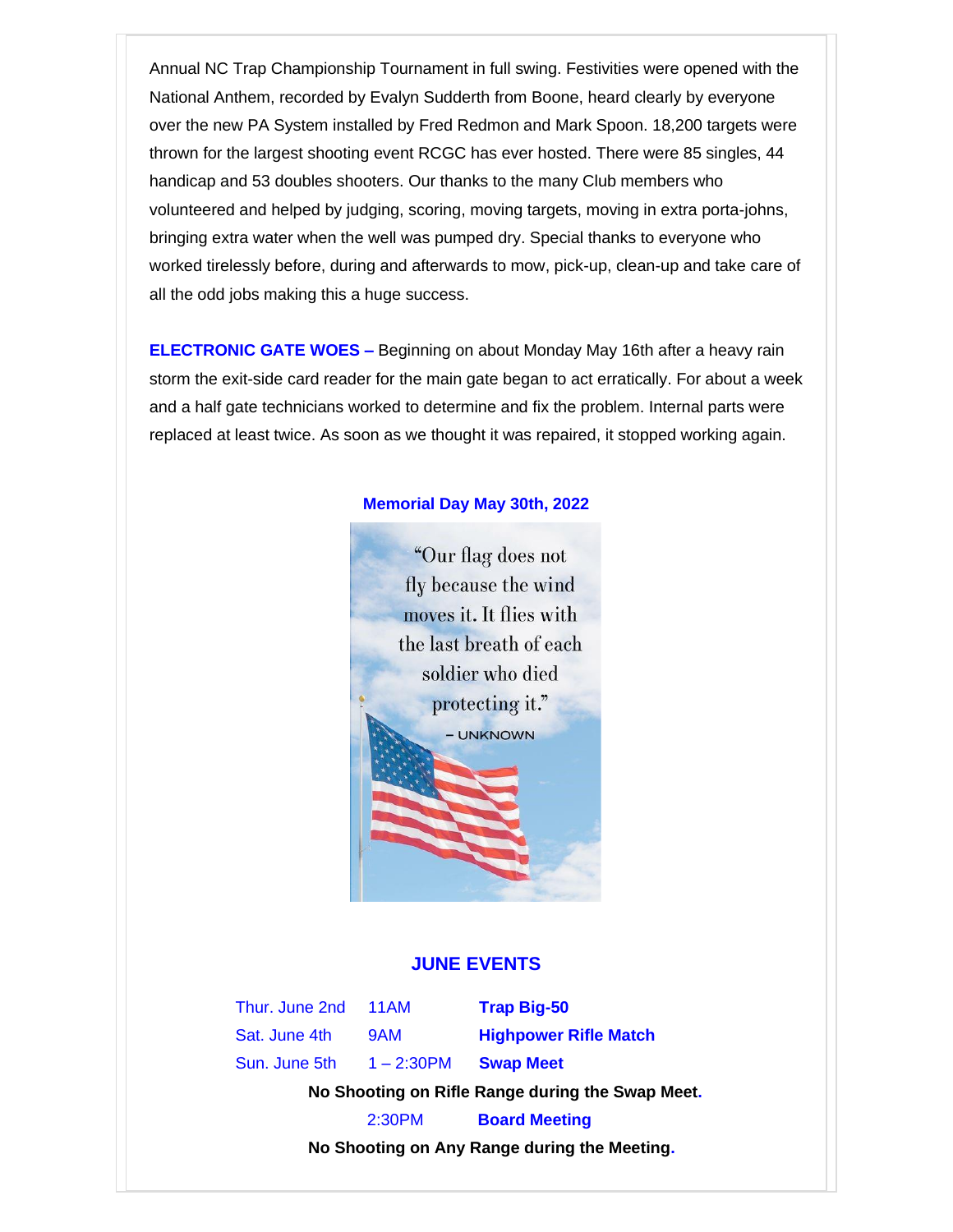|                 | 3PM        | <b>General Meeting for all members</b> |
|-----------------|------------|----------------------------------------|
| Sat. June 11th  | 8AM        | <b>Rimfire Match</b>                   |
| Thur. June 16th | 11AM       | <b>Trap Big-50</b>                     |
| Sat. June 18th  | 8AM        | <b>SCTP Skeet Tournament</b>           |
| Sat. June 25h   | 9AM        | <b>Registered Trap</b>                 |
|                 | $9 - 2$ PM | <b>Centerfire Rifle</b>                |
| Sun. June 26th  | 2PM        | <b>Trap Fun Shoot</b>                  |
|                 | 2PM        | <b>Stop the Bleed Trauma Class</b>     |
|                 |            | (preregistration required)             |

**As always check the Club Calendar on the Website before going to the range. We try to keep updated Alerts and to post schedule changes there. Notify Lil if changes need to be made.**

**STOP THE BLEED –** Did you know that "bleeding out" from a severe wound can occur in from 1 to 5 minutes? That is often much less than 911 response time. Do you know what to do until a higher level of help arrives? John Deane and Tyler Cox, two highly qualified Club members, will hold a free class in Trauma First Aid and the proper use of a tourniquet. This class is not for certification, but rather to teach you how to "stop the bleed" in an emergency. You will be shown when and how to use a tourniquet and you'll have the opportunity to practice, giving you the confidence to save a life. You are invited to participate in the next class on Sunday, June 26th, from 2:00 to 3:30PM be in our big meeting room. Space is extremely limited. You must make reservations. Contact Tyler at  $ty$  lerbcox92@gmail.com. Let him know that you are a club member. If the class fills up, you will be put on a waiting list for the next available class. The Board of Directors recommends this class. John and Tyler have agreed to continue to hold them until all interested Club members have been trained.



**READ ALL OF THE SIGNS FOR THE RANGE YOU ARE USING.** Pay extra attention to the kinds of ammunition allowed and prohibited on each range. **The rules are for your safety and will be enforced.** ALL Shooting on the Centerfire Rifle Range and the Rimfire Rifle Range must be done from the firing line shelters**.**

**BOXES and CARTONS MUST BE FLATTENED** before you place them in a dumpster. **ON THE PISTOL AND RIFLE RANGES** you must remove your targets and pick up your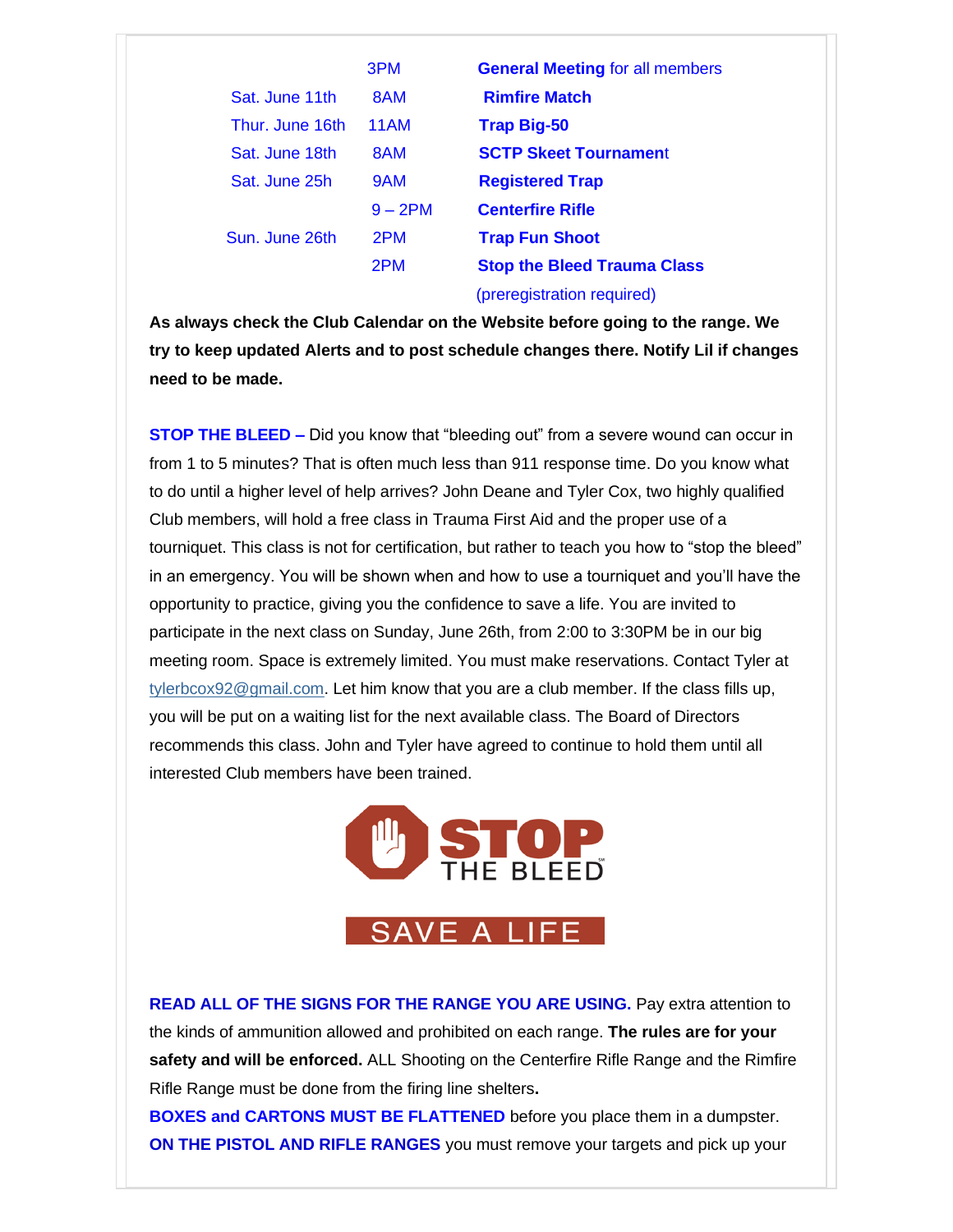empty cartridge cases. Targets larger than a standard piece of copy paper should go into the dumpster. Put your empty cartridge cases in the containers provided.

> **Return any equipment you used to its proper location. Your visit to the Club is not over until you clean up after yourself.**

**ALUMINUM CANS –** There are blue collection bins in the clubhouse for Aluminum soda cans. Please do not put TRASH into soda cans or into the collection bins. Please do not put plastic bottles into the collection bins. To help prevent bug problems, please rinse and drain soda cans before depositing them in a blue collection bin. Aluminum foil is not accepted at our local Recycling Center.

**ATTENTION LEAD SCROUNGERS** you may NOT dig into the berms to harvest lead. You MAY pick it up by hand if it has been washed to the surface. Do Not climb the berms or otherwise disturb the soil.

**GOLF CARTS ARE FOR USE BY MEMBERS.** Only licensed drivers may operate them. Always return the carts to their proper storage locations and follow the printed instructions to see that they are recharged for the next user.

**JOIN, RENEW OR UPGRADE YOUR NRA MEMBERSHIP - GET A DISCOUNT - HELP RCGC.** Anyone wishing to join, renew or upgrade a membership in the National Rifle Association can get a discount by clicking the link or one on the RCGC website. [When you](https://rockinghamcountygunclub.us2.list-manage.com/track/click?u=69ff4abdb6f3425e5b2f8e213&id=7ae4b5462c&e=72a51567ba)  [use this link, RCGC earns a small commission on each membership.](https://rockinghamcountygunclub.us2.list-manage.com/track/click?u=69ff4abdb6f3425e5b2f8e213&id=7ae4b5462c&e=72a51567ba) 



#### **CODE OF CONDUCT FOR MEMBERS AND GUESTS**

It is the policy of RCGC that members and guests at Club events maintain the highest degree of integrity and decorum. Any behavior which damages or could damage RCGC's reputation is prohibited. Good sportsmanship is an obligation of every member and is an integral part of every event sponsored by or held at RCGC. Club members and their guests are held accountable for any use of profane, vulgar, and offensive language or behavior.

**RCGC IS OPEN TO MEMBERS 365 DAYS PER YEAR,** unless otherwise announced. Always check the website before going to the range. Bring other guns in case the range you intended to use is occupied. Shooting is allowed from dawn until dusk. The Club closes at 10 PM. This is a volunteer organization. We need every member's help to maintain what we have for all of our members to enjoy.